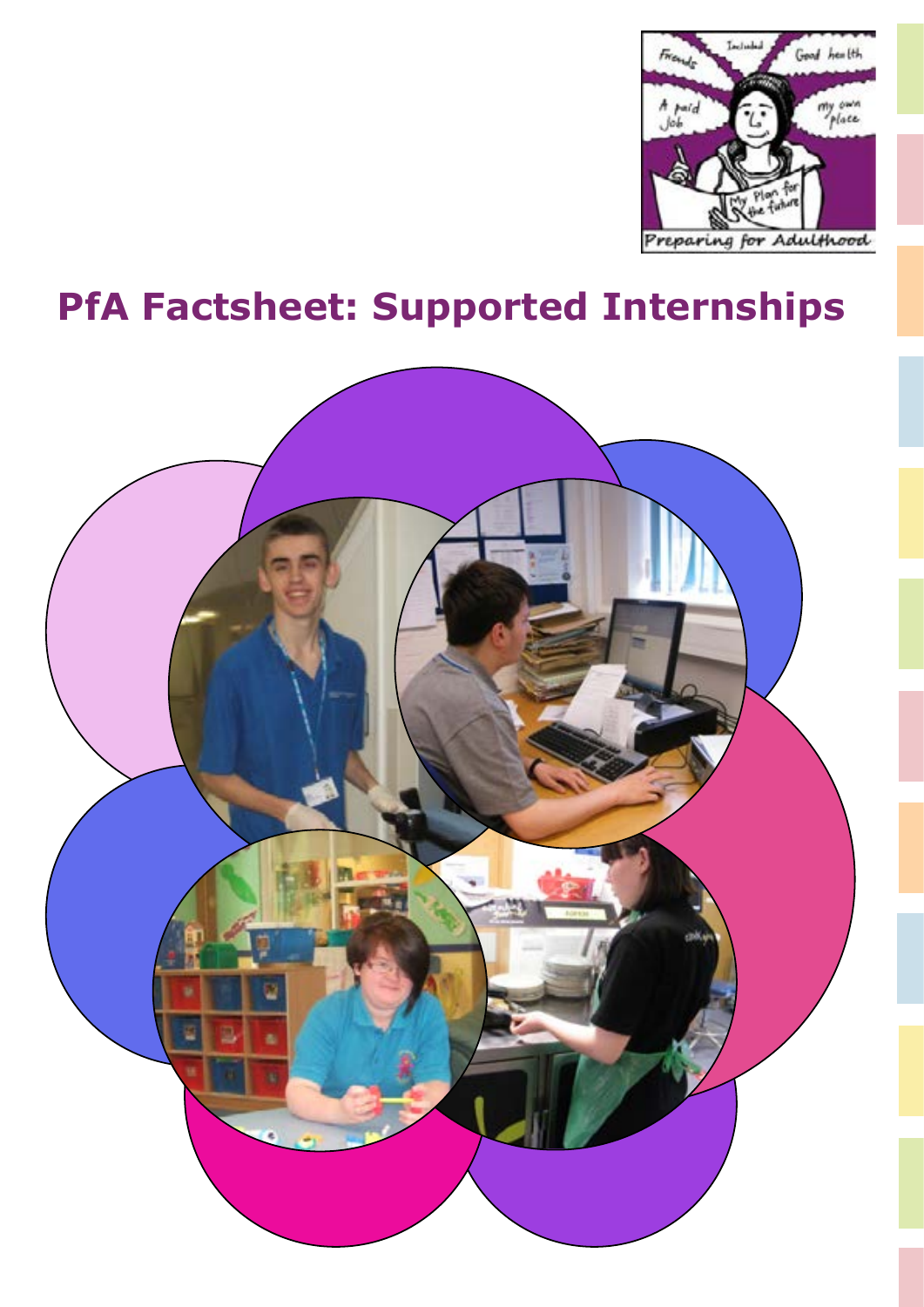**Supported internships are an effective route to progress towards paid employment for many young people with Education, Health and Care (EHC) plans (or equivalent). In 2012/13, 15 Further Education (FE) colleges took part**  in a trial<sup>1</sup> of supported internships which led to 36% of **young people being offered paid employment, compared with a national rate of just 6% for adults with moderate to severe learning difficulties2. This factsheet sets out the key information for schools, colleges, young people and their parents, local authorities and employers who are interested in supported internships.**

The Government's reform of the special educational needs and disability (SEND) system3 includes a greater focus on preparing young people with SEND for adulthood, including employment. The overwhelming majority of young people with SEND are capable of sustainable paid employment with the right preparation and support. The Government wants to raise aspirations about what these young people can achieve in their jobs and careers.

## **Why has Government introduced supported internships?**

### **Who are they for?**

Supported internships are for young people aged 16 to 24 with an EHC plan, statement of SEN, or Learning Difficulty Assessment who want to move into employment and need extra support to do so.

## **Who can offer supported internships?**

Any institution that receives a funding allocation directly from the Education Funding Agency (EFA) can deliver supported internships. This includes FE colleges, schools and independent specialist providers.

## **What are supported internships?**

Supported internships are structured study programmes based primarily at an employer. They are designed to enable young people with SEND to achieve sustainable, paid employment by equipping them with the skills they need for work through learning in the workplace. Internships normally last for a year and include unpaid work placements of at least six months. Wherever possible, they support the young person to move into paid employment at the end of the programme.

Students complete a personalised study programme which includes the chance to study for relevant substantial qualifications, if suitable, and English and Maths to an appropriate level.

For the young person, the internship should contribute to their long-term career goals and fit with their working capabilities. For the employer, the internship must meet a real business need, preferably with the potential of a paid job at the end of the programme of study, should the intern meet the required standard.

Job coaches are critical to the success of supported internships. They provide in-work support for young people which tapers off as the individual becomes familiar with their role, but can always be reached if issues arise. Job coaches provide support to employers, increasing their confidence of working with young people and helping them to understand the business case for employing a diverse workforce.

Supported internships reflect the following principles:

• most of the young person's time is spent at the employer's premises;

• young people are expected to comply with real job conditions, such as

help people with complex learning difficulties learn new tasks, is used

further information about exemptions to studying English and Maths

- 
- time-keeping and dress code;
- training in systematic instruction, a method specifically designed to where appropriate;
- stretching learning goals are set, including in English and Maths (for GCSE, see page 15 of the supported internship advice<sup>4</sup>); and
- and an expert job coach<sup>5</sup>.
- support continues after the programme of study to make sure that young people get paid jobs and sustainable careers

• both the young person and the employer have support through a tutor

# **How are supported internships funded?**

Supported internships are funded from a combination of Education Funding Agency core funding (Elements 1 and 2) and top up funding for the required amount from the relevant local authority high needs budget (Element 3). The Department for Work and Pensions' Access to Work fund can pay for job coach support in work placements.

Further information on Access to Work and an application form can be found at: http://www.preparingforadulthood.org.uk/what-we-do/supportedinternships/access-to-work-fund.

[<sup>1</sup> https://www.gov.uk/government/uploads/system/uploads/attachment\\_data/file/263205/DFE-RR314.pdf](https://www.gov.uk/government/uploads/system/uploads/attachment_data/file/263205/DFE-RR314.pdf) 2 NHS Social Care and Mental Health Indicators from the National Indicator Set: 2010-11 at [www.data.gov.uk](http://www.data.gov.uk/) –

<sup>6%</sup> of people known to social services

<sup>3</sup><http://www.legislation.gov.uk/ukpga/2014/6/contents/enacted>

[<sup>4</sup> www.gov.uk/government/uploads/system/uploads/attachment\\_data/file/389411/Supported\\_Internship\\_Guid](http://www.gov.uk/government/uploads/system/uploads/attachment_data/file/389411/Supported_Internship_Guidance_Dec_14.pdf)[ance\\_Dec\\_14.pdf](http://www.gov.uk/government/uploads/system/uploads/attachment_data/file/389411/Supported_Internship_Guidance_Dec_14.pdf)

[<sup>5</sup> www.excellencegateway.org.uk/node/61](http://www.excellencegateway.org.uk/node/61)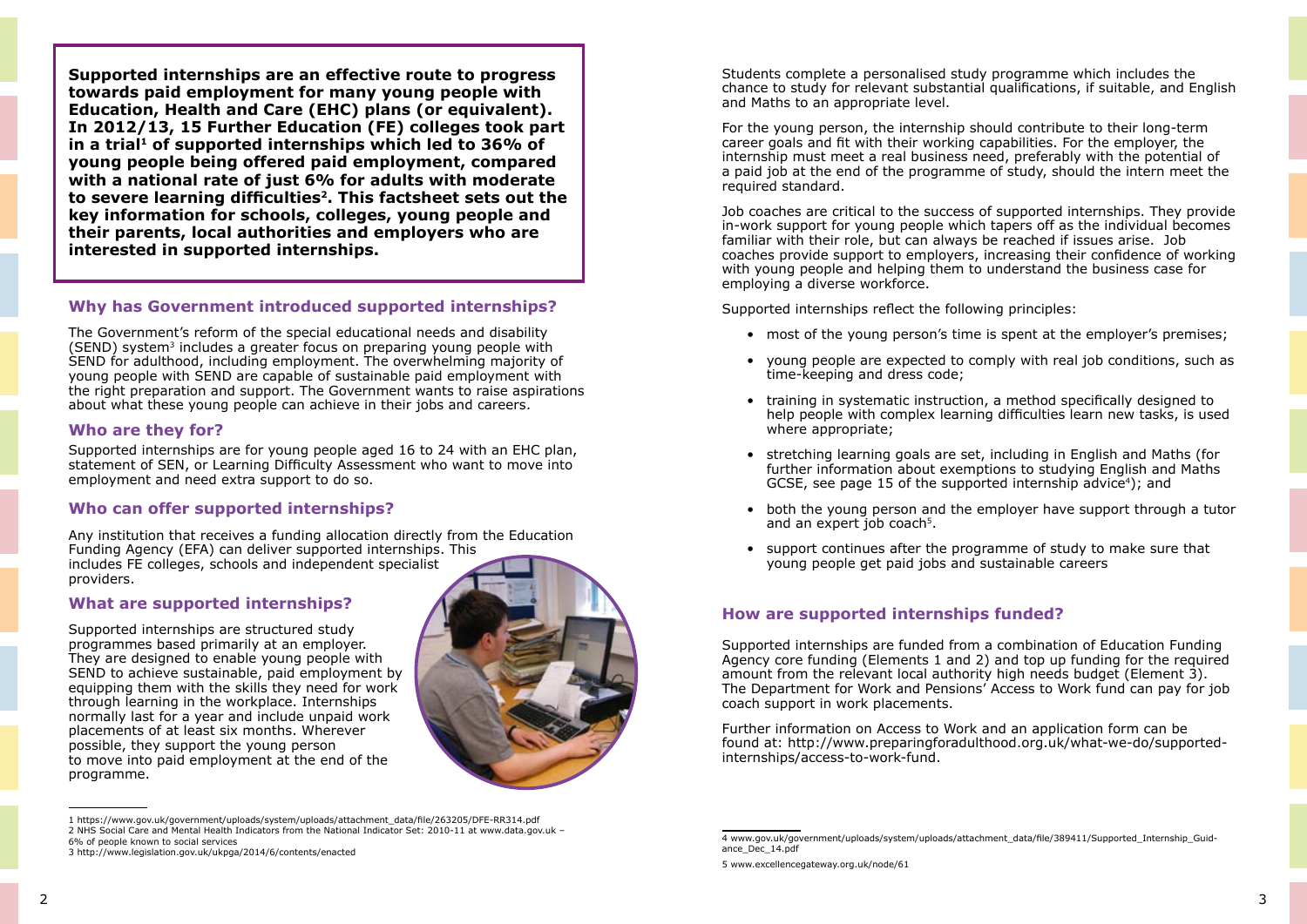#### **What are the first steps to making supported internships happen?**

- Understand the different ways of developing a supported internship: there is no single way of delivering them. Many ideas can be found in the Department for Education's advice<sup>6</sup> on setting up and delivering supported internships. Further support and resources can be found on the Preparing for Adulthood website7.
- Understand the business case for employers: a diverse workforce is good for business, and offering supported internships can be one way for an employer to achieve this. Both the Chartered Institute of Personnel and Development (CIPD) and the British Association of Supported Employment (BASE) have information on their websites about the business case<sup>8</sup>, and there is a section on Preparing for Adulthood's website especially for employers who are considering offering supported internship work placements<sup>9</sup>.
- Establishing a partnership: a strong partnership approach is needed to successfully deliver supported internships across all partners, including the young person and their family; the school / college; the employer; and the job coach/supported employment service. A supported employment service can help with engaging effectively with employers<sup>10</sup>.

Here are some of the first steps you'll need to take if you are an education provider, local authority or employer interested in getting involved:

#### **Case study**

Employment Works is a supported internship project in Surrey whose partners are Guildford College, the University of Surrey, St Peter's Hospital and EmployAbility. The first term is used for classroom exercises and discussions hosted by Guildford College. The next two terms are spent at an internship placement at either the University of Surrey or St Peter's Hospital with job coach support from EmployAbility.



[6 https://www.gov.uk/government/uploads/system/uploads/attachment\\_data/file/316676/Supported\\_internships.](https://www.gov.uk/government/uploads/system/uploads/attachment_data/file/316676/Supported_internships.pdf) [pdf](https://www.gov.uk/government/uploads/system/uploads/attachment_data/file/316676/Supported_internships.pdf)

Alan has a learning disability, and his internship was in the Car Park and Security department at the hospital. Over the course of the 2 terms, Alan gained a range of valuable skills which included dealing with enquiries and requests, issuing staff ID badges, and emptying car park machines. In addition he developed other transferable skills which included team working, communication and reliability. Unfortunately the hospital was unable to offer him a paid job at the end of the internship. However, he continued to get support from EmployAbility, and secured a paid job with a Surrey County Council Care Home as a Kitchen Assistant in his local area. His employer supported him to undertake an NVQ Level 2 in Food Production, which he successfully completed. The Head Chef says, "it is so good to see the huge progress that Alan has made at work. I feel completely confident that he can look after the kitchen and do the ordering on his own in my absence. He is a real team player."

#### **Chelsea**

Chelsea is profoundly deaf and has learning difficulties, and she was 19 when she started on the project. Her internship was within the Print Shop at the University, and over the course of the 2 terms she gained a range of valuable skills including collating, proof reading, quality checking, using folding and binding machines as well as the ability to take customer orders. At the end of the internship, Chelsea progressed into an Apprenticeship at the Print Shop. She has now finished the Apprenticeship, and continues in employment at the Print Shop and her boss says, "I don't want you to mention that Chelsea is disabled anymore. As far as we and the work are concerned, she has no disability."

#### **David**

David is on the Autistic Spectrum, and he was 20 when he started on the project. During the first term, David had additional support to enable workplace visits and travel training to increase his work awareness. His internship was in a variety of catering departments at the University to enable him to develop good coping strategies in managing his anxiety. Over the course of the 2 terms, he gained a range of valuable skills which included clearing and cleaning tables, chairs and tray removal, serving at the food counter, food preparation, coffee shop assistant as well as the ability to use the till. At the end of the internship, David was offered a paid job within the University Catering staff team. This was initially at 15 hours per week to help him adjust to becoming an employee. He now works for 27.5 hours per week and was also a volunteer in catering at the Olympics.

#### **Alan**

[<sup>7</sup> http://www.preparingforadulthood.org.uk/what-we-do/supported-internships](http://www.preparingforadulthood.org.uk/what-we-do/supported-internships)

[<sup>8</sup> http://www.cipd.co.uk/hr-resources/factsheets/diversity-workplace-overview.aspx](http://www.cipd.co.uk/hr-resources/factsheets/diversity-workplace-overview.aspx) and [http://base-uk.org/em](http://base-uk.org/employers-business-case)[ployers-business-case](http://base-uk.org/employers-business-case)

[<sup>9</sup> http://www.preparingforadulthood.org.uk/what-we-do/supported-internships/dfe-information-for-employers](http://www.preparingforadulthood.org.uk/what-we-do/supported-internships/dfe-information-for-employers) [10 http://base-uk.org/about/members](http://base-uk.org/about/members)